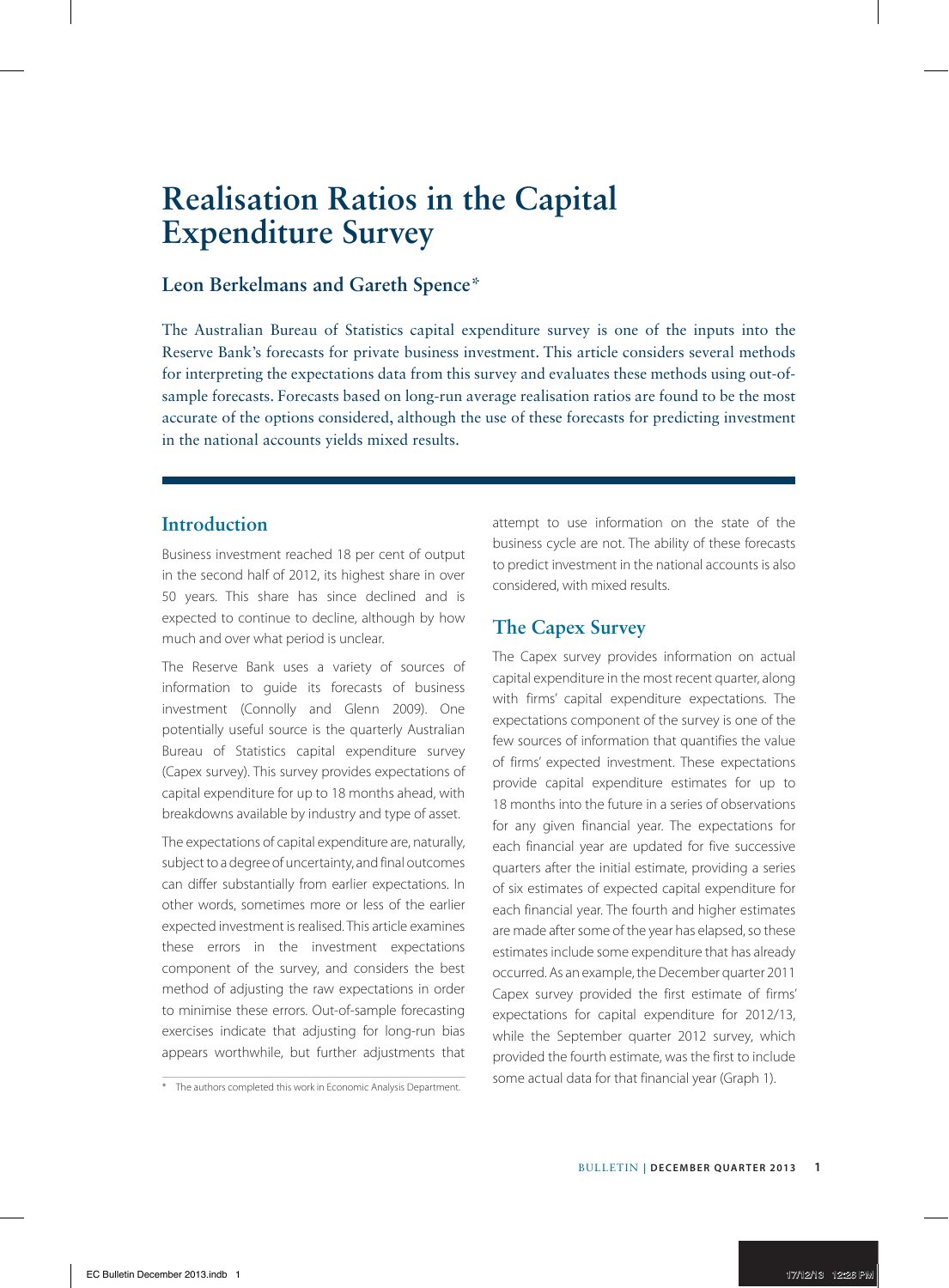

Details for both the actual and expected components of the survey are not available for every industry in the economy; only 15 of the 19 industries included in the national accounts are covered by the Capex survey. Also, the survey only covers expenditure on machinery & equipment and buildings & structures. Other business assets covered by the national accounts, such as research and development, are excluded. As a result of these differences in coverage of assets and industries, the value of the investment measured in the Capex survey is below that of the national accounts, particularly in the industries outside of mining, and the growth rates of the series can also differ substantially (Graph 2).



**Measures of Business Investment Graph 2**

Nonetheless, the expectations component of the Capex survey remains a potentially useful starting point for assessing the outlook for investment, given that it provides a dollar value of expected expenditure which is not generally available in other business surveys. Project-based databases such as the Deloitte Access Investment Monitor and the Bureau of Resources and Energy Economics major projects list provide the expected value of each project but do not provide a profile of spending for each project, and also only include a subset of all projects underway. The raw expectations from the Capex survey, naturally, will differ from the actual expenditure for that year for a number of reasons. The degree to which the expectations differ from the final outcome can be assessed by the 'realisation ratio' of the estimate; realisation ratios are the actual expenditure divided by the expected expenditure. If the estimates were unbiased, the average realisation ratio would be close to one, given a long enough sample. Many of the expectations, however, have an average realisation ratio greater than one (Graph 3). This is particularly pronounced for non-mining machinery & equipment, where final expenditure has been on average 30–40 per cent above the early estimates. Moreover, small firms' estimates suffer from more downward bias than large firms (Burnell 1994). There are several plausible explanations for these biases. For example, in forming their expectations, firms may not account for the expenditure required to replace existing machinery and equipment that depreciates. In addition, the investment planning horizon for small businesses may be relatively short, leading these firms to underestimate their expenditure over a year in advance, particularly if they only report expenditure that they are relatively certain they will undertake. It also appears that in some industries, later estimates of expenditure overestimate the final outcome. This possibly reflects the fact that once required expenditure is identified or new plans are made, firms are unable to undertake this expenditure at a short horizon. In any case, it appears necessary to adjust the raw expectations of the survey to account for the biases, and thereby produce more accurate forecasts of investment.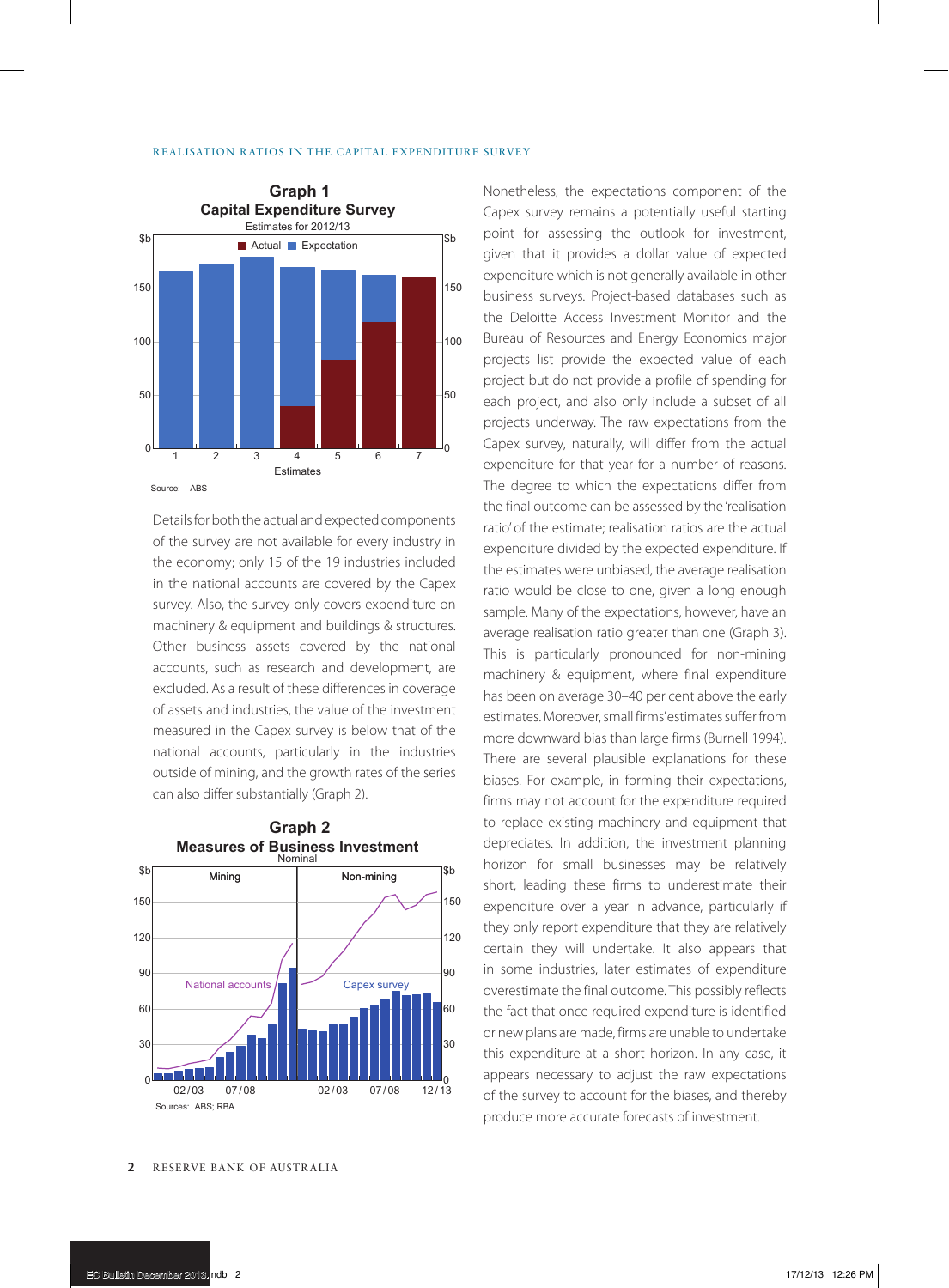

### **Methods of Adjustment**

The adjustment of the raw expectations can be implemented by multiplying the raw estimate by an expected realisation ratio based on historical experience or other information. A simple method that would help to eliminate bias would be to use the historical long-run average realisation ratio. However, additional methods of realisation ratio projection may be appealing, particularly if the degree of bias is not stable over time. One option to capture any time-varying bias is to use a realisation ratio based on the average of the previous five years; indeed, the ABS reports the five-year ratio when they publish the results from the Capex survey. Another alternative is to use the previous year's realisation ratio.

Regression-based approaches may also be used to project realisation ratios to take account of how the expectation error could vary over time or in relation to other variables. A simple autoregressive model with one lag (i.e. an AR(1)) is an obvious starting point, but other variables may be added. For example, some measure of the business cycle could be useful, as there is some evidence that the realisation ratio varies systematically with economic activity (Cassidy, Doherty and Gill 2012). A timely indicator of the business cycle that would be suitable for this purpose is the measure of business conditions from the NAB quarterly survey. It is important, however, to be clear what this business cycle adjustment is supposed to be addressing. The business cycle would already be affecting firms' raw expectations. Further conditioning the realisation ratio on the state of the business cycle is an attempt to allow the difference between firms' capital expenditure expectations and actual outcomes to also be affected by economic activity.

These five methods of realisation ratio adjustment – the long-run average, the five-year average, the previous-year ratio, a simple AR(1) regression approach and an AR(1) regression augmented with the NAB survey measure of business conditions – are tested for out-of-sample accuracy.<sup>1</sup> The long-run average approach performs best over the sample period (Graph 4 and Graph 5).<sup>2</sup> For each of the four key aggregates which the Bank monitors – mining and non-mining capital expenditure for both machinery & equipment and buildings & structures – the long-run average generally outperforms the other methods of realisation ratio adjustment across most of the six estimates. In line with Cassidy, Doherty and Gill (2012), the accuracy of the forecasts improves as the



**Mining Capex Expectation Errors Graph 4**

2 These exercises were based on out-of-sample forecasts beginning at the point at which 11 years of data informed the first forecast. The data begin for the financial year 1987/88 or 1988/89, depending on the estimate number.

<sup>1</sup> These forecasting exercises are based on the difference between the natural logarithm of the forecast and the natural logarithm of the outcome. These series increase at an exponential rate, so the natural logarithm is the appropriate way to evaluate the forecast.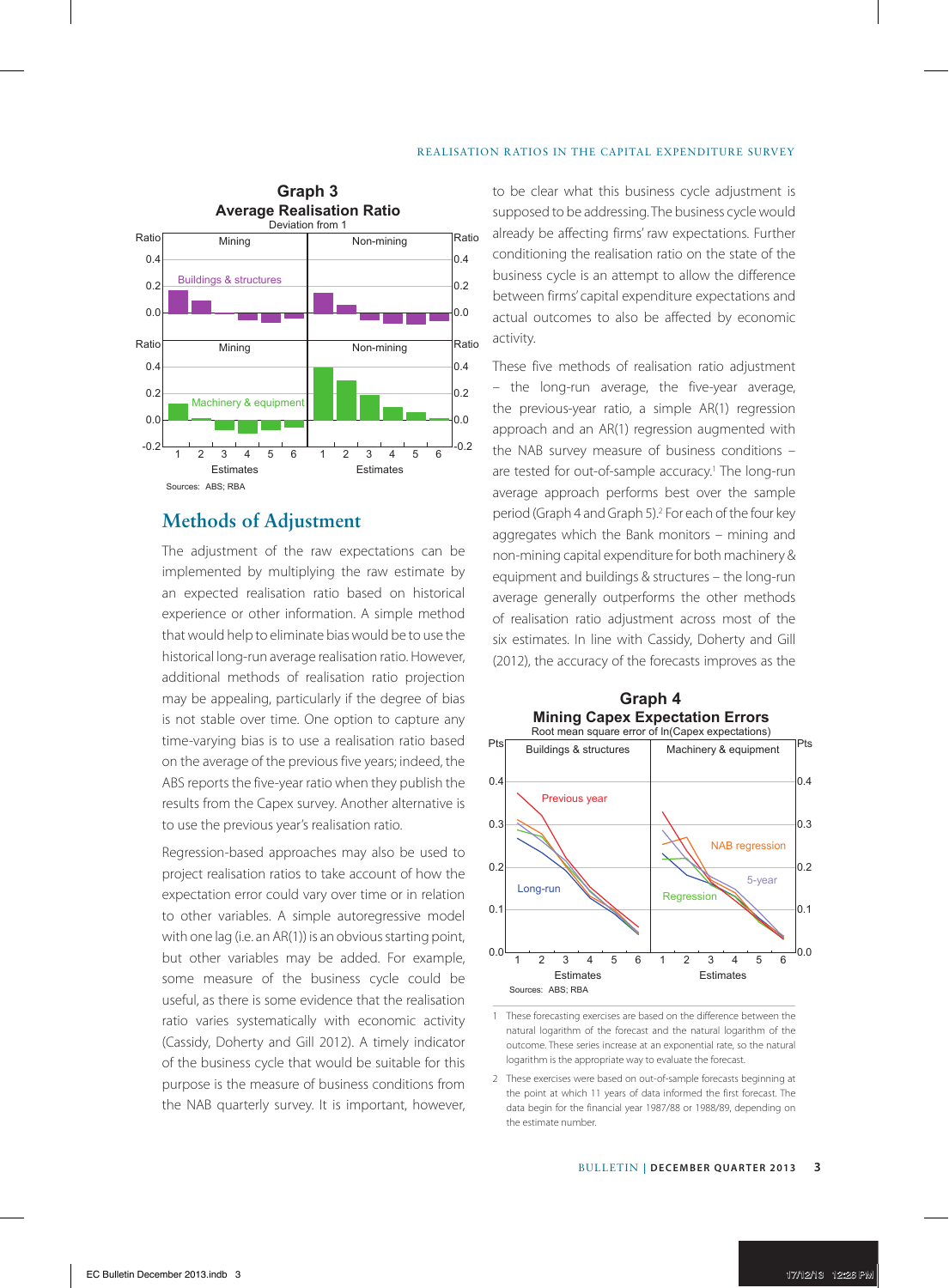

estimates get closer to the actual time period under consideration (i.e. as the estimate number increases).

The superior performance of the long-run average approach suggests that other methods may lead to problems of over-fitting within sample, with little apparent benefit when it comes to forecasting out of sample. For example, while there is evidence that the realisation ratio is correlated with economic conditions, this correlation does not seem to be something that can be exploited for forecasting purposes. It may be that the correlation arises because the realisation ratio is affected by changes in economic conditions that are only apparent after firms are surveyed, so using the conditions at the time of the survey does not add any value.

The Bank also considers expected capital expenditure data at a more aggregated level. For example, the *Statement on Monetary Policy* often refers to mining and non-mining investment. It is worth asking whether these aggregates are forecast by applying the same technique as above to the aggregates, instead of adding the disaggregated forecasts together. The results indicate that there is very little difference between these approaches, and so for ease of exposition it seems reasonable to forecast aggregates based on the addition of the disaggregated forecasts (Graph 6).



Sources: ABS: RBA

# **The Distribution of Forecast Errors**

In the November 2013 *Statement on Monetary Policy* the Bank published error bands around the capital expenditure estimates associated with the long-run average technique (that are two root mean square errors (RMSEs) in width). It is useful to know what kind of uncertainty these error bands correspond to, which may be gauged by considering where the RMSE lies in the distribution of absolute errors. The RMSE for machinery & equipment capital expenditure often lies in the 60–70th percentile of the distribution, so the error bands can be considered as corresponding to a rough 60–70 per cent prediction interval (Graph 7).<sup>3</sup> The RMSE for the buildings & structures estimates sit higher at around the 70–80th percentile, pointing to a few relatively large misses in the past. For example, the adjusted forecast from the first estimate for 2005/06 mining buildings & structures capital expenditure was less than half that of the final outcome.

<sup>3</sup> This assumes that there is no bias to the forecasts and that the errors are symmetric.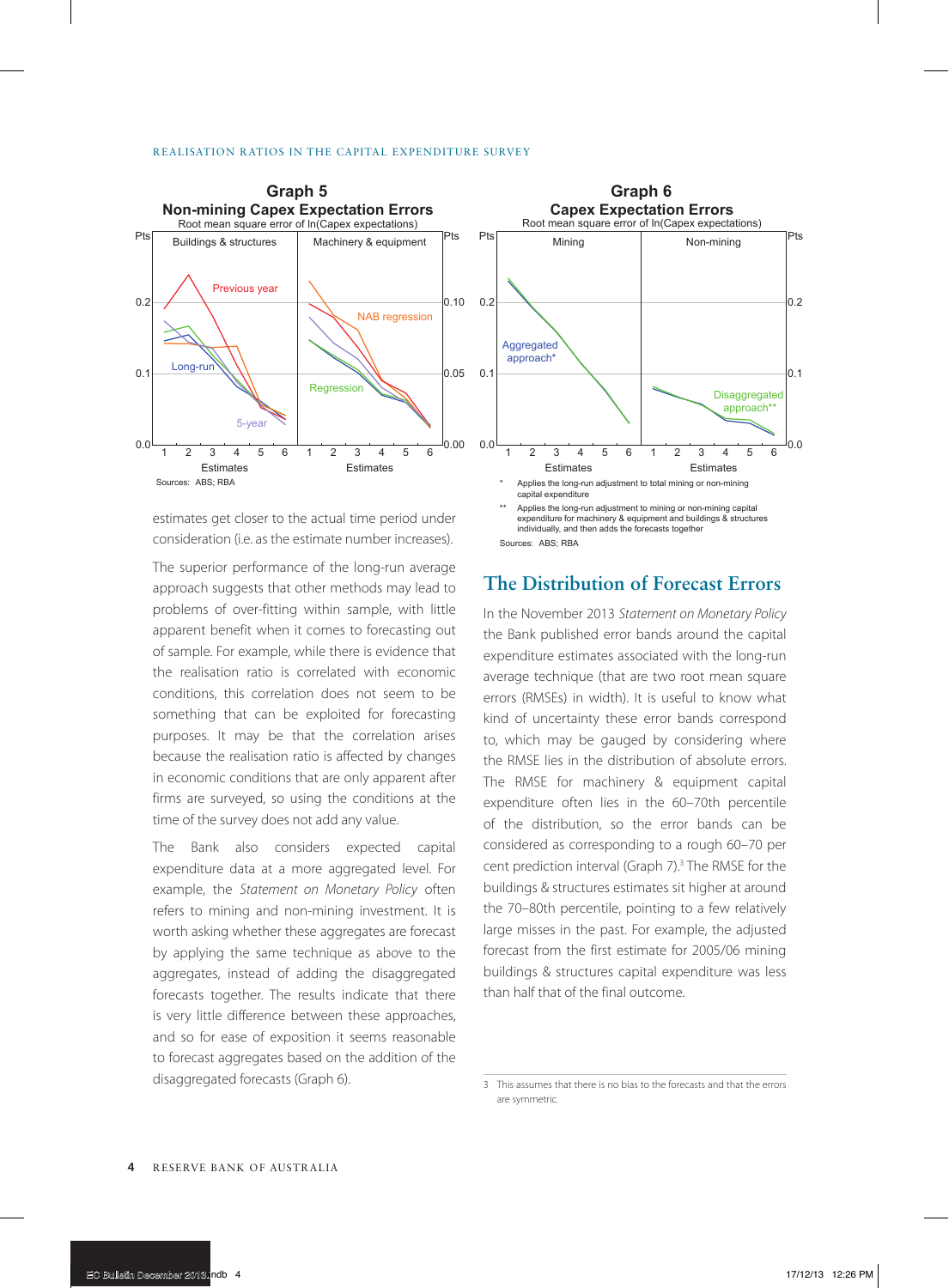

expectation errors, with yellow the 6th decile and red the 9th decile Sources: ABS: RBA

# **Relationship with National Accounts Investment**

In developing an outlook for the domestic economy, it is desirable to have a forecast for total business investment, as measured by the national accounts, not just those components captured by the Capex survey. While there are coverage issues associated with the Capex survey when compared with the national accounts, the survey's appeal lies in its explicit quantification of firms' capital expenditure expectations. Moreover, the actual investment outcomes in the Capex survey are an input into the national accounts, so there is also a direct link which could make the expectations data useful. The Capex survey's utility for forecasting the national accounts measure of investment was assessed using out-ofsample forecasts. The implied growth of mining and non-mining investment from the survey is compared with the actual outcomes in the national accounts. The accuracy of these forecasts is assessed against the accuracy of out-of-sample forecasts arising from information only included in the national accounts. The national accounts based forecast is the historical average growth (excluding the previous year, which is not available at the time of the early estimates from

**Graph 7** the Capex survey used in this exercise).<sup>4</sup> Alternative methods were considered, such as simple regression approaches, but the results were little changed. For mining investment, the out-of-sample forecasts based on the Capex survey are more accurate, having a lower RMSE, than those based on the historical growth in the national accounts. For non-mining investment, the Capex-based forecasts are more accurate for estimates later than the third estimate for non-mining investment (Graph 8).<sup>5</sup> The more favourable results for mining than non-mining using Capex-based forecasts may reflect the fact that the Capex survey has a greater coverage of the mining sector than it does of the non-mining sector. It could also be that the boom in mining investment over recent years means that the past has been a relatively poor guide for the future, whereas the capital expenditure has picked up the boom to a better extent.



**Graph 8**

The results for mining investment are encouraging, although it should be noted that the RMSE for mining investment is much larger than for non-mining investment. That is, while the Capex survey seems to

<sup>4</sup> Data from 1960 were used to form the long-run average. The current vintage of data was used for all calculations.

<sup>5</sup> These calculations are based on assuming that the previous year's expenditure from the Capex survey is known at the time that estimates one and two are provided. This is in fact not the case, and so these calculations may understate the true RMSE arising from forecasts based on estimates one and two.